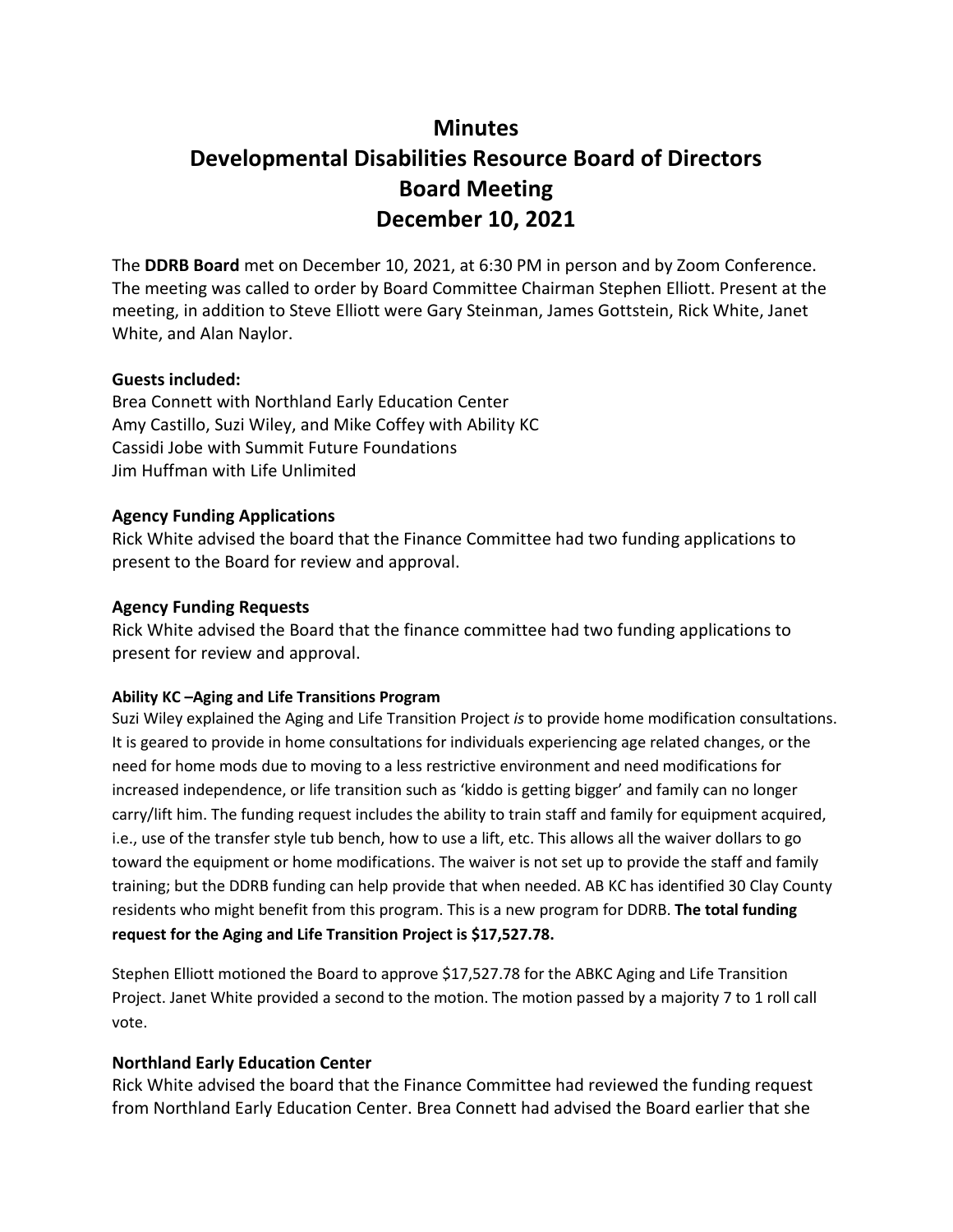was having difficulties recruiting and retaining staff due to the \$15 per hour currently offered by some retailers. The funding request from NEEC, at the minimum, represents a 50% increase over the prior year due to funding an increase in wages.

Rick advised the Committee had reviewed four (4) funding options. The base options begin with funding at the 2021 level. The logic being that there is no increase in Schedule B expenses and Income remains flat. The Committee is presenting two options to the Board for review.

**Option One** funds an increase to \$15 per hour for all full-time and part-time teacher assistant. **The total funding request for Option One is \$783,804.63.**

| Option 1 - Base Funding is Actual Funding for 2021 - Funding an increase to \$15 for all Full and Part Time Teacher Assistants |      |                 |                                   |                         |                             |                                           |                            |                                       |  |  |  |  |  |
|--------------------------------------------------------------------------------------------------------------------------------|------|-----------------|-----------------------------------|-------------------------|-----------------------------|-------------------------------------------|----------------------------|---------------------------------------|--|--|--|--|--|
|                                                                                                                                |      | Total           | <b>Early Education</b><br>Program | <b>Physical Therapy</b> | <b>Occupational Therapy</b> | <b>Speech &amp; Language</b><br>Pathology | <b>Special Instruction</b> | <b>Before/After School</b><br>Program |  |  |  |  |  |
| DDRB Total Paid Services in 2021                                                                                               |      | 525.782.12 \$   | 392,646,00 \$                     | 25,765,80 \$            | $20.353.41$ \$              | 21.672.74 \$                              | 11.490.17 \ \$             | 53.854.00                             |  |  |  |  |  |
| Other County Allocation for 2021                                                                                               |      | 47.900.33 S     | 32.921.98 \$                      | 4.516.78 \$             | $4.653.15$ \$               | $1.215.69$ \$                             | $4.592.73$ \$              |                                       |  |  |  |  |  |
| Total Funding for 2021                                                                                                         | - 25 | 573,682.45 \$   | 425,567.98 \$                     | $30,282.58$ \$          | 25,006.56 \$                | 22,888.43 \$                              | 16,082.90 \$               | 53,854.00                             |  |  |  |  |  |
|                                                                                                                                |      |                 |                                   |                         |                             |                                           |                            |                                       |  |  |  |  |  |
| 2022 Payroll Increase for TA/PTA to achieve \$15 per hour                                                                      |      | 226.005.93 \$   | 194.805.93 \$                     |                         | $\overline{\phantom{a}}$    | -35                                       |                            | 31,200.00                             |  |  |  |  |  |
| Additional 14% for FICA, ETC On Increase                                                                                       |      | 31.640.83 S     | 27,272.83 \$                      | ۰                       | $\sim$                      |                                           |                            | 4,368.00                              |  |  |  |  |  |
| <b>Unfunded</b>                                                                                                                |      | 831.329.21 \$   | 647,646.74 \$                     | $30,282.58$ \$          | 25,006.56 \$                | 22,888.43 \$                              | 16,082.90                  | 89,422.00                             |  |  |  |  |  |
| Total Number of Units                                                                                                          |      |                 | 41696                             | 2631                    | 2216                        | 2690                                      | 1333                       | 8400                                  |  |  |  |  |  |
| <b>Unit Cost</b>                                                                                                               |      |                 | $15.53$ \$                        | 11.51                   | $\sqrt{3}$                  | 8.51                                      | 12.06                      | 10.65                                 |  |  |  |  |  |
| Clay County (DD Units)                                                                                                         |      |                 | 39398                             | 2302                    | 1995                        | 2354                                      | 1111                       | 8400                                  |  |  |  |  |  |
| Other County (DD Units)                                                                                                        |      |                 | 2298                              | 329                     | 222                         | 336                                       | 222                        |                                       |  |  |  |  |  |
| Clay County Funding Request                                                                                                    |      | \$783,804.63 \$ | 611.949.68 \$                     | 26.497.26               | 22,505,90 \$                | 20.027.38 \$                              | 13.402.42 \$               | 89.422.00                             |  |  |  |  |  |
| <b>Other County Funding Request</b>                                                                                            |      | \$47.524.58 \$  | 35,697,06 \$                      | $3.785.32$ \$           | 2.500.66 \$                 | $2.861.05$ \$                             | $2.680.48$ \$              | $\overline{\phantom{a}}$              |  |  |  |  |  |

Option Two funds an increase to \$15 per hour for all full-time and part-time teacher assistants and increases the wages for lead teachers as requested in the funding application. **The total funding request for Option Two is \$814,644 .96.**

| Option 2 - Base Funding is Actual Funding for 2021 -Funding an increase to \$15 for all Full and Part Time Teacher Assistants and the Increases for Lead Teachers |                 |                 |               |               |                |               |                |
|-------------------------------------------------------------------------------------------------------------------------------------------------------------------|-----------------|-----------------|---------------|---------------|----------------|---------------|----------------|
| <b>IDDRB Total Paid Services in 2021</b>                                                                                                                          | 525.782.12 \$   | 392,646,00 \$   | 25,765,80 \$  | $20.353.41$ S | 21.672.74 \$   | $11.490.17$ S | 53,854.00      |
| Other County Allocation for 2021                                                                                                                                  | 47.900.33 \$    | 32.921.98 \$    | $4.516.78$ \$ | 4,653.15 \$   | $1.215.69$ S   | $4.592.73$ \$ |                |
| Total Funding for 2021                                                                                                                                            | 573,682.45 \$   | 425,567.98 \$   | 30.282.58 \$  | 25,006.56 \$  | 22,888.43 \$   | 16.082.90 \$  | 53,854.00      |
|                                                                                                                                                                   |                 |                 |               |               |                |               |                |
| 2022 Payroll Increase for TA/PTA to achieve \$15 per hour and Increases for \$                                                                                    | 254.636.94 \$   | 223.436.94 \$   |               | \$.           |                |               | 31.200.00<br>S |
| Additional 14% for FICA, ETC On Increase                                                                                                                          | 35.649.17 S     | $31.281.17$ S   |               |               |                |               | 4.368.00       |
| Unfunded                                                                                                                                                          | 863.968.56      | 680.286.09 \$   | 30.282.58     | 25,006.56 \$  | 22,888.43 \ \$ | 16.082.90     | 89.422.00      |
| Total Number of Units                                                                                                                                             |                 | 41696           | 2631          | 2216          | 2690           | 1333          | 8400           |
| <b>Unit Cost</b>                                                                                                                                                  |                 |                 | 11.51         |               | $8.51$ S       | 12.06         | 10.65          |
| Clay County (DD Units)                                                                                                                                            |                 | 39398           | 2302          | 1995          | 2354           | 1111          | 8400           |
| Other County (DD Units)                                                                                                                                           |                 | 2298            | 329           | 222           | 336            | 222           |                |
| <b>Clay County Funding Request</b>                                                                                                                                | \$814,644.96 \$ | 642.790.01   \$ | 26.497.26     | 22.505.90     | 20.027.38 \$   | 13.402.42     | 89.422.00      |
| Other County Funding Request                                                                                                                                      | \$49,323,60 \$  | 37,496.08 \$    | 3,785.32      | 2,500.66 \$   | $2.861.05$ S   | $2.680.48$ S  |                |

The **B**oard members discussed the details of both options. Rick White motioned the Board to approve Option Two in the amount of \$814,644.97. Janet White provided a second. The measure was put to a roll call vote with the outcome being four (4) in favor and four (4) opposed. The motion did not pass. After further discussion, motioned the board to approve option number one in the amount of \$783,804.63. With the outcome being six in favor and two opposed. The motion passed **approving NEEC funding for 2022 for a total of \$783 804.63**.

#### **Board Owned Property Committee**

**Ridgeway House Railing**